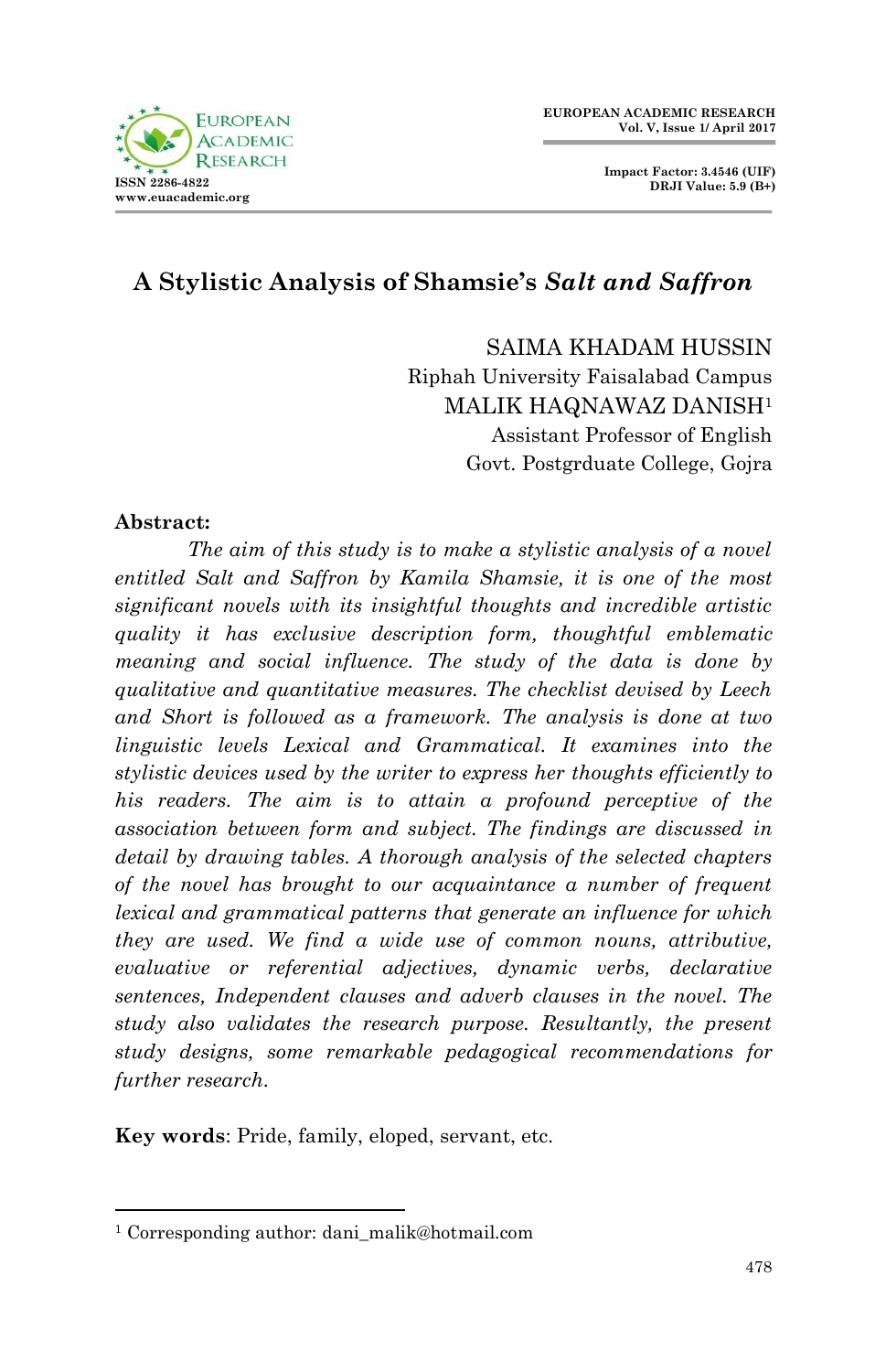## **INTRODUCTION**

The research subject *A Stylistic Analysis of Salt and Saffron* insinuates to the study of the novel through the aim of some Linguistic approaches, as stylistics is the application of linguistics to the study of Literature. The appearance of stylistics as a semi- independent discipline is an advanced trend. The employ of linguistics, method has allowed "stylistics to move yon earlier perspective descriptions of accurate vogue to a fuller analysis of language itself and also the functions to that language often is put" (Cantano, 1965, p. 1). In the present state of a literary text can be a way to a fuller perception and admiration of the writer"s artistic achievement. It explores how readers relate with language and are affected by texts when they study them. In this regard, a checklist designed by Leech and Short (2007) gives a significant direction to study the linguistic characteristics of the novel as is made clear in the subtitle of the research work a study through Leech and Short Model. The present study of "Salt and Saffron" includes of the lexical and grammatical analysis of the text as the best place to begin a stylistic analysis is with syntax since this guides straight to the depth of a text by investigating its structure as quoted by Leech (2007). The study of the significant linguistic designs will relate to the issues of the crucial issues of the novel.

#### **LITERARTURE REVIEW**

Stylistics is a word derived from style; it is a subject which analyzes different styles. It can relate to the research of accurate usage of words or language in the appropriate places. Various efforts have been made by various researchers to portray stylistics. Stylistics, is "a sub-discipline which started in the second half of the 20th century" (Freeman, 1971, p. 2). It can be observed as a logical expansion of moves within. Literary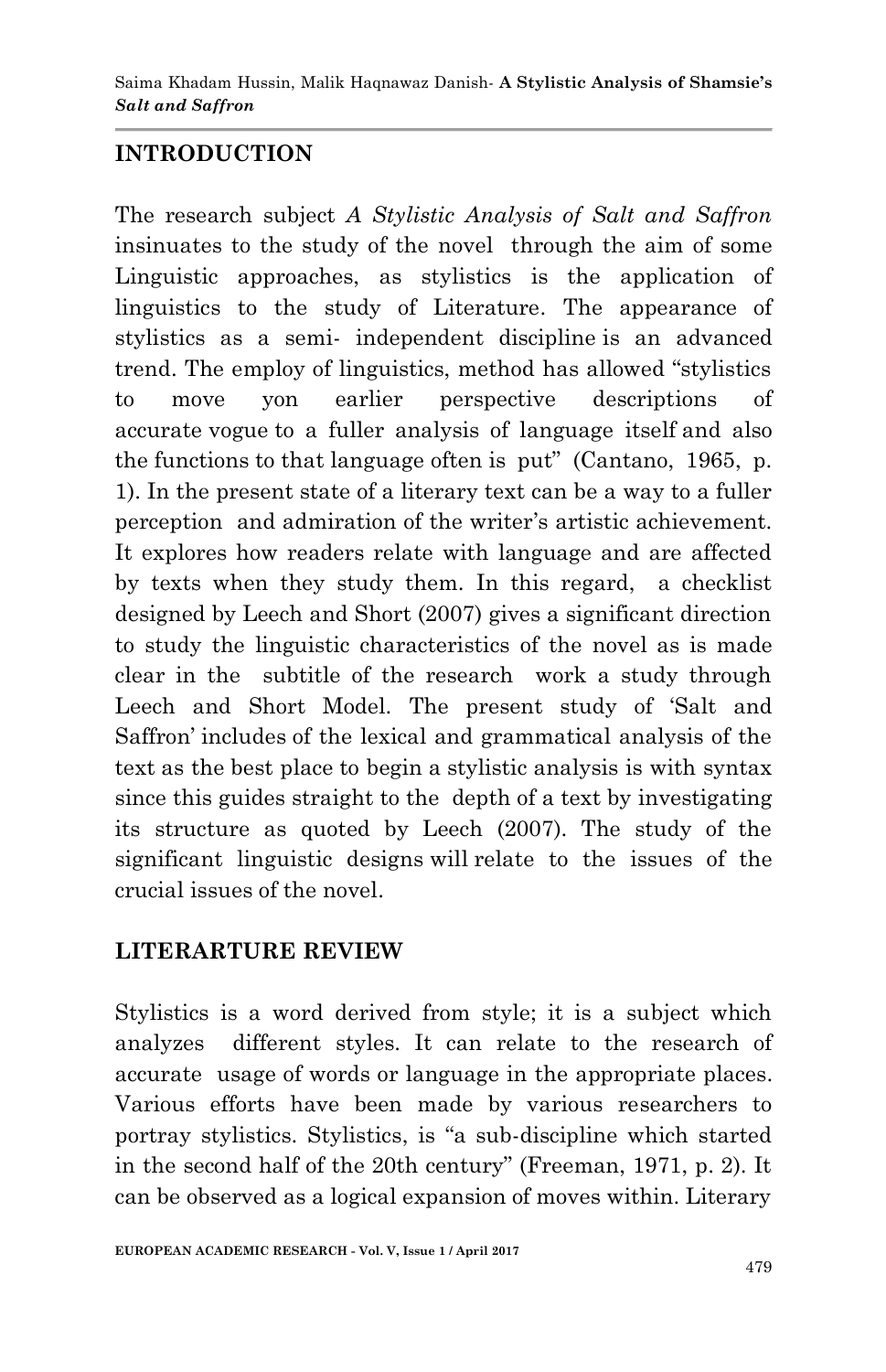analysis early in the twentieth century to concentrate on study texts, rather than writers.

Fish"s article What is Stylistics and why are they Saying such Terrible Things about it?" in *Essays in Modern Stylistics*  says:

> Stylistics was come into existence of a reaction to the subjectivity and imprecisionity of literary studies. For the enthusiastic pleasures of the impressionistic critic, stylisticians aim to substitute exact and precise linguistic depictions, and to proceed from those portrayals to interpretations for which they assert a degree of objectivity. Stylistics, in short, is an effort to put criticism on a systematic basis. (Fish, 1981, p. 33)

There is a powerful connection between linguistics and stylistics. Both of the fields study language as their basic concern. The difference between the two is that the object of linguistics is to study general and theoretical aspects of language termed *language* while the aim of stylistics is to study the specific cases of language use termed *parole*. Stylistics is the part of linguistics which is focused on-variation in the use of language, often, but not entirely, with special considerations to the most uncertain and complicated uses of language in literature.

Short, says:

Stylistics is involved with relating linguistic facts (linguistic description) to meaning (interpretation) is as clear a way as possible, showing that, although our knowing of linguistics style and meaning is understood, the linguistic account and its relationship with explanation should be stated in as detailed a way as possible. (Short, 1996, p. 5)

Stylistics is the research of the symbols in languages (such as rhetorical figures and syntactical patterns) that are considered to make expressive or literary style. Stylistics is therefore a subject or study that mingles both literary analysis on the one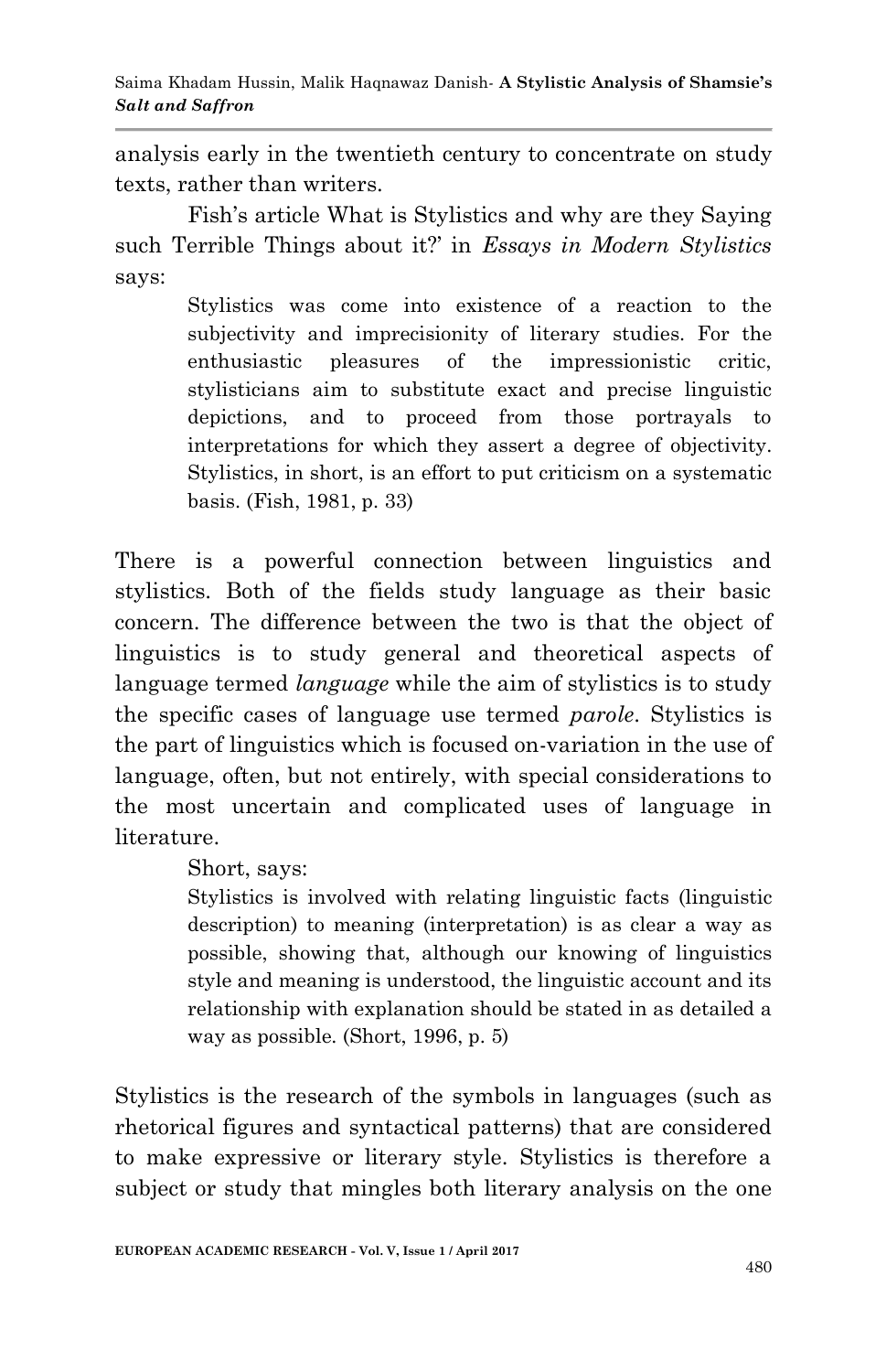hand and linguistics on the other as its morphological framework recommends: the *style* part relating it to literary analysis and the *istics* branch to linguistics.

As "Stylistics is basically described as the (linguistic) study of style, is hardly undertaken for its own sake, simply as an application in describing what employ is made of language" (Leech & Short, 1981, p. 13). They are also of the view that we normally study style because we like to explain something, and in general, literary stylistics has, absolutely or clearly, the goal of explaining the relation between language and artistic role.

Widdowson describes stylistics as "the study of literary discourse from a linguistic direction" (Widdowson, 1975, p. 3). He takes the vision that what differentiates stylistics from literary analysis on the one hand and linguistics on the other is that it is a resource of connecting the two. He also recommends that stylistics employs the central ground linking linguistics and literary criticism and its role is to reconcile between the two.

In this position, it treats essentially overspread with those of the two subjects. Carter is of the same vision with Widdowson. He also thinks that "stylistics is effectively an overpass field between linguistics and literature and there are always logics about the shape of the bridge, its function, the nature of the things and about the side it should be constructed from" (Carter, 1988, p. 161).

## **RESEARCH METHODOLOGY**

This study is employed literary stylistic analysis as the real approach. The novel, *Salt & Suffron* (2000) by Kamila Shamsie is served as the basic source for this research. Literary stylistic analysis is chosen because it gives a chance to integrate linguistic depiction with significant interpretation. The qualitative and quantitative research design is used for the present study. The basic structure for analysis will be selected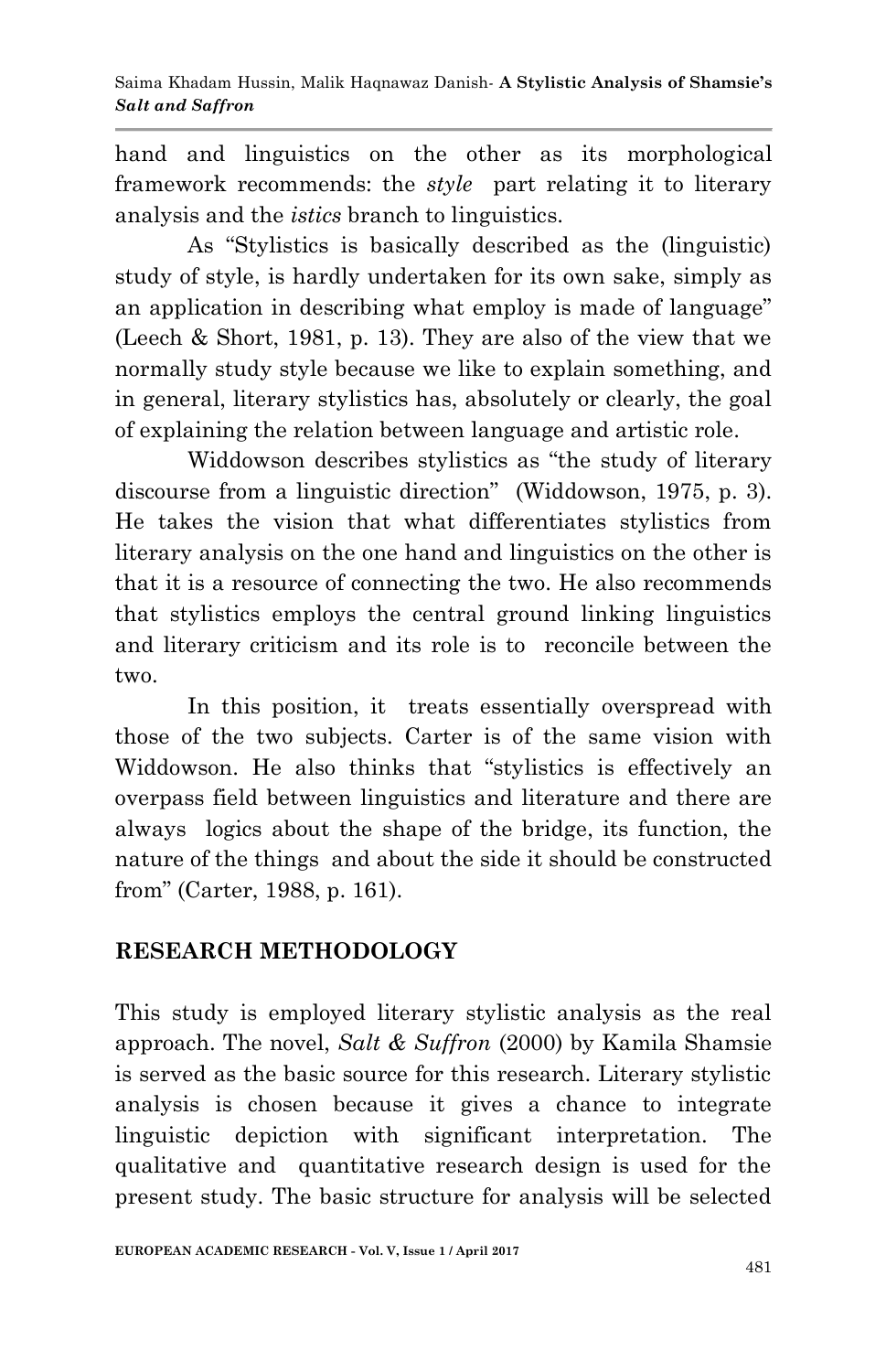from Leech and Short, *Style in Fiction* (2007). A checklist by Leech and Short will be employed as a model to get data in a logical style. Now by applying the model, lexical and grammatical aspects are analyzed. In the course of reading the novel, the researcher came across many stylistic methods employed by Kamila Shamsie such as lexical categories, grammatical categories, figures of speech, and cohesion and context. But out of these devices, the researcher determined to choose which took place more frequently for lexical categories and grammatical categories detailed analysis.

### **DATA ANALYSIS**

### **ELEMENTS IN STYLISTIC ANALYSIS**

### **Chapter No. 3 of the novel**

#### **General impression**

### **Pride! In English it is a Deadly Sin…..But in Urdu it is Fakhr and Nazish (Shamsie, 2000, p. 20).**

This pride bears the meaning of *Fakhar<sup>2</sup>* or *Nazish3*. This is a feeling of happiness when someone does something good. The grandmother or Dadi<sup>4</sup> who is the light carrier of the old qualities and conventions needsher granddaughter to be the pride of family. The feelings, emotions and states of the grandmother are in harmony with a peaceful life. Dadi"s love shows the active role of the older generation in the Pakistani society.

1

<sup>2</sup>Be especially proud of a particular quality or skill.

<sup>3</sup> Proud.

<sup>4</sup> Grandmother.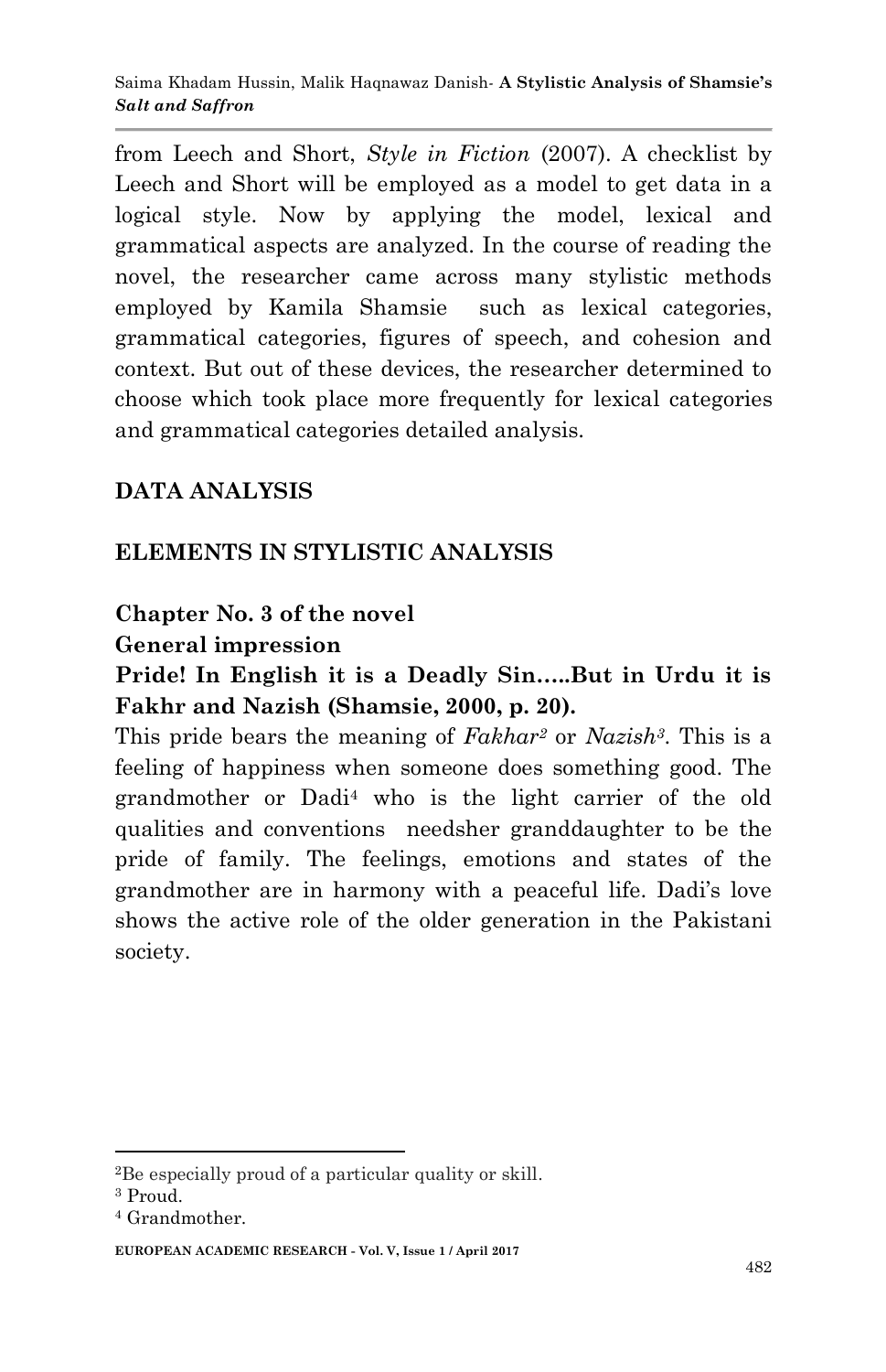# **We, went, to school in a place, without the sun; believed this means; we had no need of our shadows (Shamsie, 2000, p. 24).**

Taimur was reviewing the school days when Akbar, Sulaiman and he went to class without sun and it appeared that they had not need of their shadows. They had lost their identities. The sun shows the identity and shadows represent culture values.

# **I am not an Englishman, nor you are; Nor can, we be ever, regardless of our foxtrots, our straight bats, our Jolly Goods &I Says.No more the Anglicized Percy, I. I'm now Taimur Hind (Shamsie, 2000, p. 24).**

He bewares to his brothers that they and he are not Englishmen. Nor can they ever be. He felt regret to say that everything of the childhood like straight bats, jolly goods of his and his brothers was useless.

At the end of the letter he announced that he was not more Anglicized Percy, he was Taimur Hind. The tone of Taimur reveals the awareness of self- identity.

# **Lexical Features**

## **Noun**

Common nouns occur with frequency. A common noun "pride" seems significant and dominates all other nouns. This noun is used as a feeling of happiness when someone does something good. Here Dadi wants to be proud of Aliya.The proper nouns are used to expose the meaning of self- identity. For instance, in the letter Taimur recalled the childhood memories when he was called by Anglicized Percy but after getting the sense of selfidentity, he renounced this nickname and announced his real name Taimur Hind.

## **Adjective**

Attributes adjectives are every now and again utilized as a part of this section. A few qualities are ascribed to certain dynamic things to demonstrate their worth which is vital for their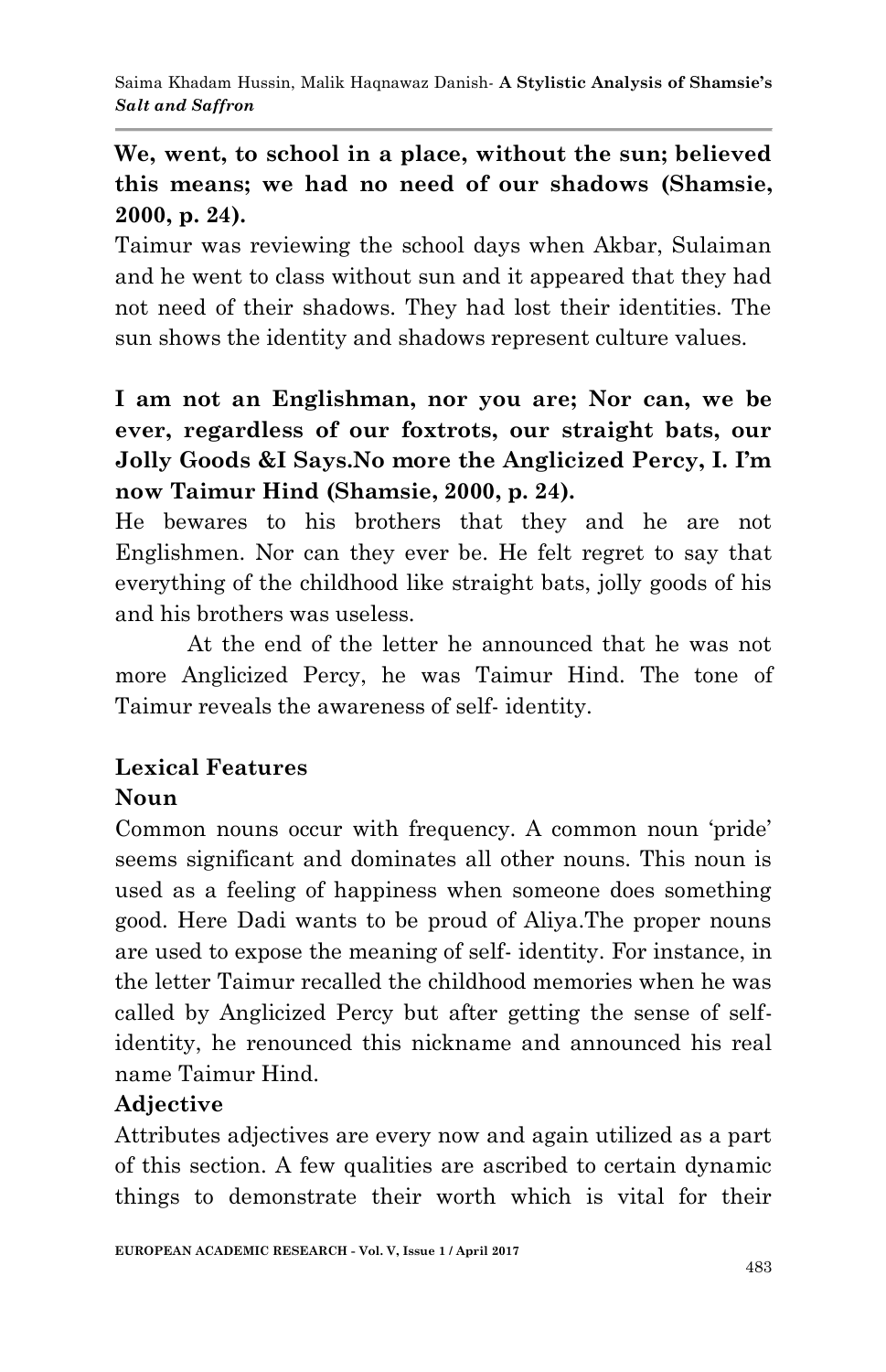distinguish frequently used in this chapter. A few qualities are credited with certain dynamic things to demonstrate their worth which is vital for their identifies, e.g. Fakhr, Nazish, jolly, more, etc. In this chapter, the writer has used the adjectives and appropriated according to the emotional set up of the story.

### **Verb**

The stative verbs denote attitudes e.g. believed,means, etc. These verbs depict a state of mind Dadi and Taimur. Dadi wants Aliya to study history, she will feel proud of Aliya at this act, on the other hand, Taimur emphasizes on the self- identity. The dynamic verbs reveal the physical processes; the use of dynamic verb is hardly in this chapter, e.g. went and says, etc.

# **Grammatical Features**

# **Sentence type and sentence complexity**

The writer has used one exclamatory expression to achieve our attention. Declarative sentences are less in numbered here and all stands for proclaiming truths and imparting insights with for declaring facts and sharing opinions with the reader. When Dadifeels proud of Aliya and Taimur expresses his feelings.

The sentence structure is straightforward. In any case, a fascinating certainty is that when a Taimur's announcement is given in the letter, a large portion of time, fundamental provision goes before the subordinate statement; this is to show the importance of Taimur"s words against for English traditions.

| Table <i>I Lexicul Dulu</i> |             |    |     |  |  |
|-----------------------------|-------------|----|-----|--|--|
| <b>Lexical Data</b>         | No. of data |    |     |  |  |
| Noun                        | Common      | 08 | 76% |  |  |
|                             | Proper      | 05 |     |  |  |
|                             | Total       | 13 |     |  |  |
| Adjectives                  | Total       | 06 |     |  |  |
| Verb                        | Dynamic     | 01 | 25% |  |  |

|  |  | Table 1 Lexical Data |  |
|--|--|----------------------|--|
|--|--|----------------------|--|

**EUROPEAN ACADEMIC RESEARCH - Vol. V, Issue 1 / April 2017**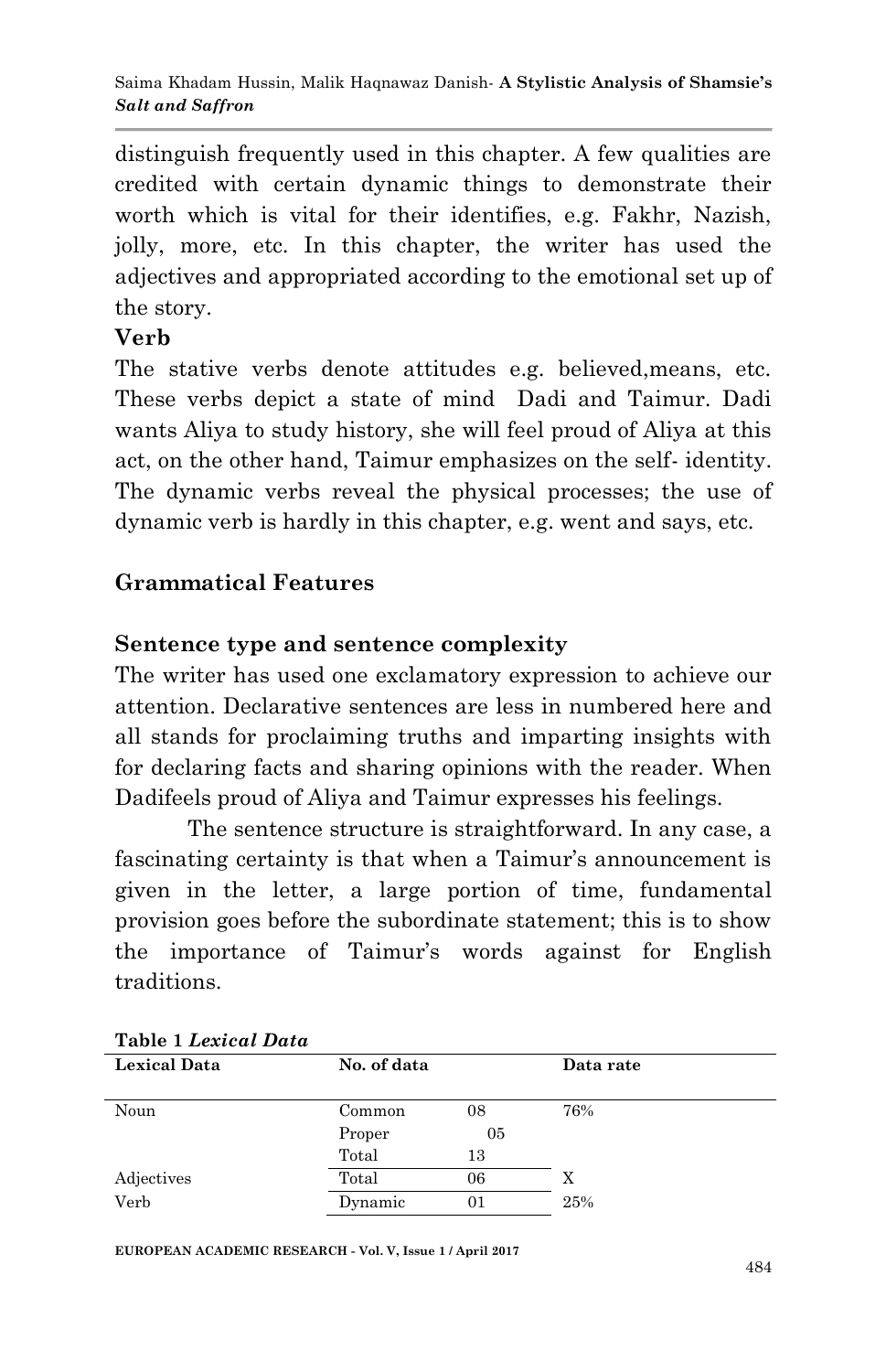Saima Khadam Hussin, Malik Haqnawaz Danish*-* **A Stylistic Analysis of Shamsie's**  *Salt and Saffron*

|        | Stative | 03 |  |
|--------|---------|----|--|
|        | Total   | 04 |  |
| Adverb | Total   |    |  |

#### **Table 2.** *Grammatical Data*

| Grammatical Data   | No. of data |    | Data rate |
|--------------------|-------------|----|-----------|
|                    |             |    |           |
| Sentences          | Declarative | 02 | 20%       |
|                    | Negative    | 03 |           |
|                    | Total       | 05 |           |
| Clauses            | Independent | 04 | 12%       |
|                    | Dependent   | 04 |           |
|                    | Total       | 08 |           |
| Participle clauses | Total       | 0  | Х         |
|                    |             |    |           |

#### **Chapter No.11 of the novel**

#### **General impression**

**Dadi said, ' who was your mother? ' Then Mariam Apaa's expression changed to something like pity&putted her hand on Dadi's arm. Dadi shrugged her off (Shamsie, 2000, p. 103).**

Dadi 1st time met Taimur"s daughter Mariam. She asked her scornfully who was her mother. Mariam lent a hand over Dadi"s shoulders. But Dadi snubbed her due to her doubtful origin.Dadi was conscious of her mother. She thought her mother might belong to the lower class. Her pride revealed through her way of asking to Mariam.

Mariam felt helpless, her face expression changed which showed that she was not able to defend herself. Her condition was very pathetic. This revealed, it is the impact of the general public that one is not pitiable at the season of birth, but rather one gets to be one through, the treatment of the general public can't be overlooked. Mariam has been molded by the society and resides in herself in a mute condition. Mariam never spoke since talking would mean noting questions which mean uncovering reality. So she stayed calm.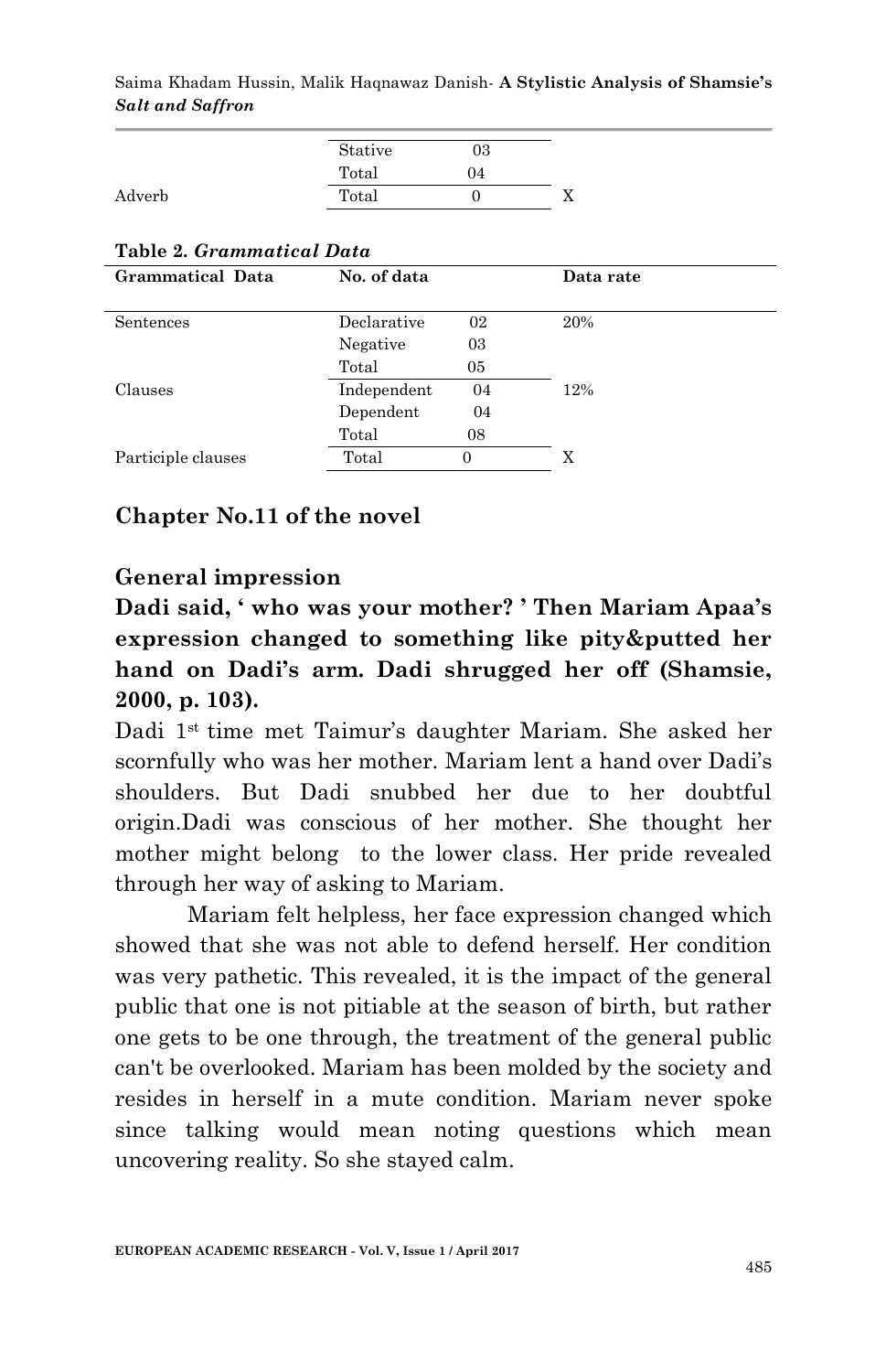### **She stood up straight and said with icy regality, 'That whore!'(Shamsie, 2000, p. 104).**

As grandmother heard the news of Mariam"s elopement with the family cook of Masood. She stood up straight like a queen and called Mariam a prostitute. Her way of calling was cold, but monarchal. It showed Dadi"scontempt for Mariam. As Dadi was conscious about the origin of Mariam, therefore, she said her that.

**And..now I saw that she was, unmistakably hungry for news of her family. My God, I thought, its only pride that's kept her from writing; a letter, making a phone call, doing something, anything other, to get in touch within the family on 'the other side'. Pride, and the fear of being rebuffed (Shamsie, 2000, p. 108).**

After the elopement of Mariam, Aliyaslapped her grandmother when she abused Mariam. In the reaction, her grandmother went back to Paris. She did not contact her family due to anger. After forgiving Aliya, "Dadi" came back to Pakistan. She wanted to know all-about what, happened in her absence? To see here her family, Aliya assumed, it was her ego, which stop her to write a letter, or make a call and to keep in touch with her the family. It shows snobbish attitude of the older generation of Pakistani society.

## **Advancement without bloodshed. 'Dadi polished her solitaire ring with the puloo of her sari. 'Unheard of at one time'(Shamsie, 2000, p. 111).**

Dadi has a mature sense about politics. She knows revolution comes in a society with bloodshed and she further said Aliya, it was unheard of at one time.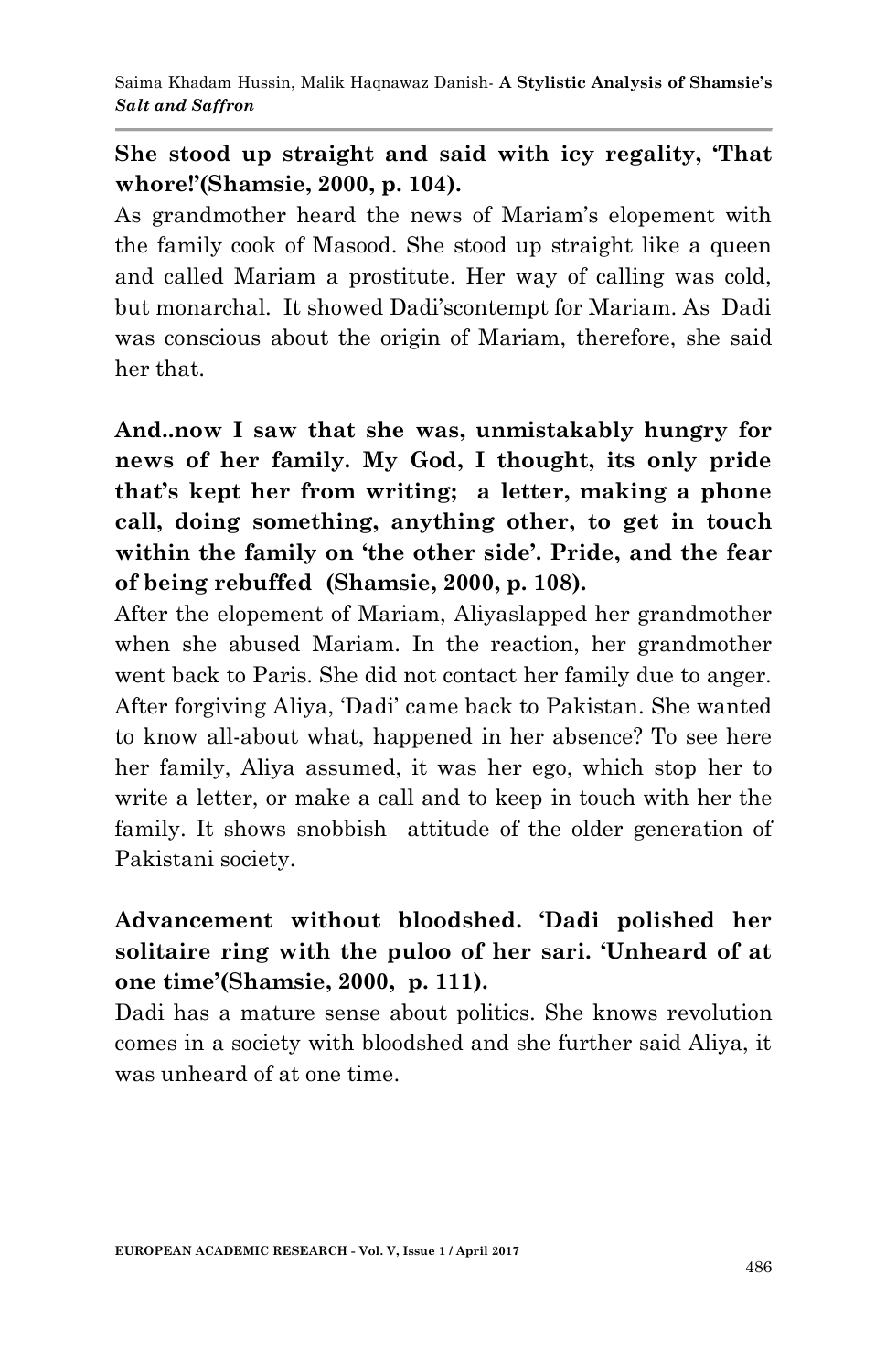**And… if Mariam has a daughter, as beautiful and intelligent as Baji was when I knew her you'll never be able to forget that her father was a servant (Shamsie, 2000, p. 112).**

Dadi was giving an instance to Aliya and said if Mariam had a daughter and she would be beautiful and intelligent like *Baji*<sup>5</sup> , it would not be ignored that her father was a servant. Dadi is trying to brainwash Aliya about Mariam Apaa. She needs Aliya should hate not only Mariam Apaa,but also her daughter to think who her farther is and what is the status of her father in the society. Dadi wants Aliya should remember it with contempt. It reveals the fact that in Pakistani society, how aristocracy looks down upon the lower class. Even this class ignored the qualities of the lower class. As Dadi says, although Mariam"s daughter is beautiful and intelligent, but the problem is that her father is a servant.

**Mariam eloped with Masood and I was shocked to hear about it, but then dadi walked in and called her a whore so I slapped Daddi because whoever Mariam might have married she was still Mariam and I would defend her against all those who couldn't see beyond their own class prejudices (Shamsie, 2000, p. 112).**

In spite of the fact that Aliya was stunned to hear the news of Mariam's elopement with the cook Masood however, when dadi called her a prostitute, it was horrendous for Aliya. She defended Mariam and even went to the extreme while slapping her Dadi. She thought Mariam had married and she was still pure like her name. Aliya was determined to defend Mariam against all those who couldn"t see beyond their own class prejudices. It indicates in Pakistani society, new generation takes the action against the inequality of social status.

1

<sup>5</sup>Elder sister.

**EUROPEAN ACADEMIC RESEARCH - Vol. V, Issue 1 / April 2017**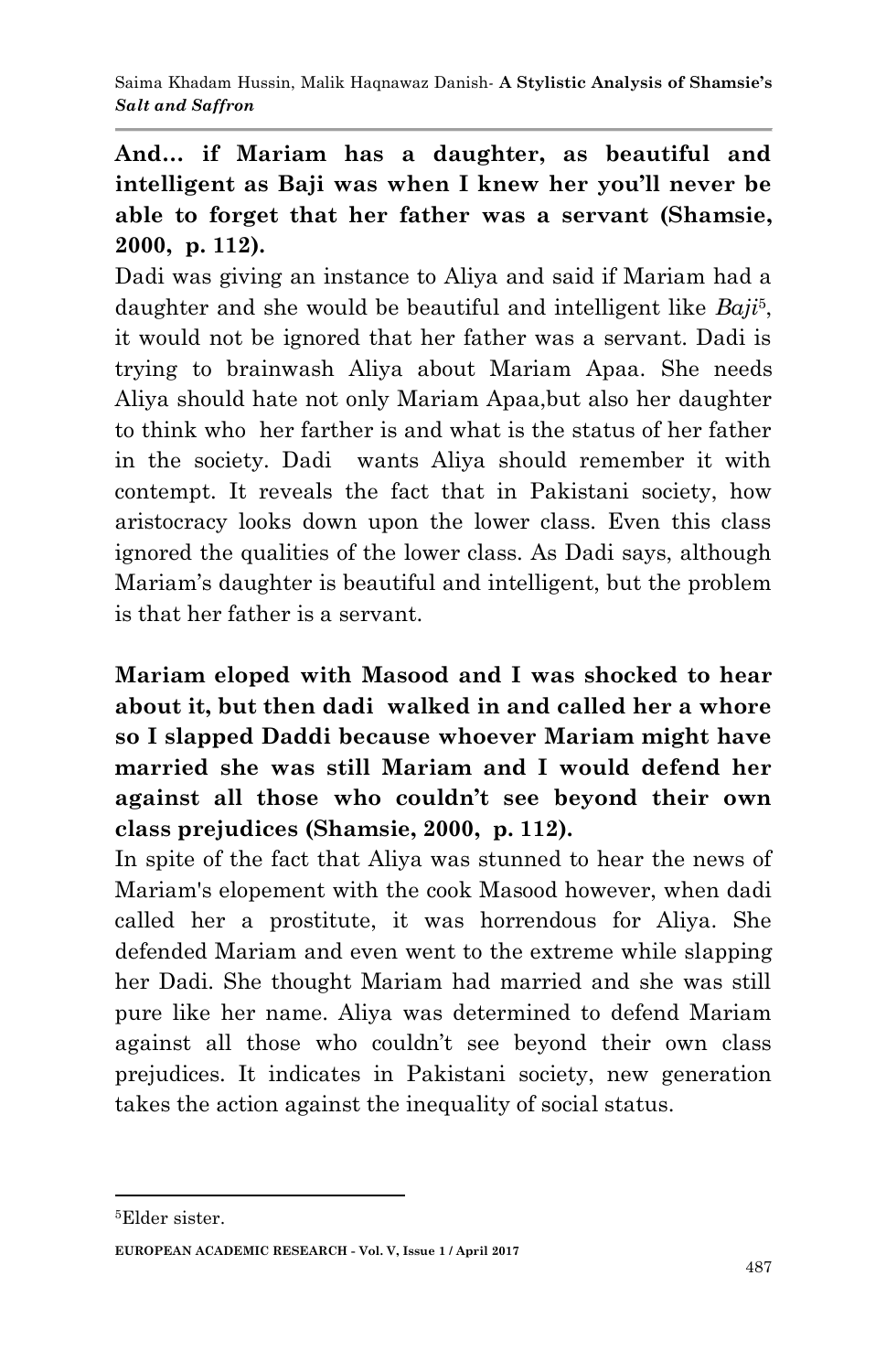But I had felt something other than shock. When Aba<sup>6</sup>, **anger. When, told me she'd eloped I felt humiliation. Also, anger.Worse, I felt disgust.She's having sex with a servant. Those words exactly flashed through my mind. Not Masood; just, a servant. How could I possibly have acknowledged that reaction as my own (Shamsie, 2000, p. 112 - 113).**

Aliya remembers the day when Mariam eloped and she felt shame rather than shock. When her father told her that Mariam eloped with Masood. She felt bad. Now the words of Dadi were raging in her mind that Mariam was having sex with a servant, not Masood. It seemed Masood"s identity as a servant who belonged to the lower class of Pakistani society. On thinking that,Aliyafelt humiliation and terrible. At this time, she was aware how tough it was to face the fact with all its ugliness and now she thought the elopement of Mariam with a servant as it was really a scornful act for her family.

# **So much easier to say that in slapping Dadi, I proved, I did not think like her (Shamsie, 2000, p. 113).**

After a long time, Aliya felt regret to think that her in slapping Dadi was easier to prove that she was broad minded, she had not prejudice about social status like her Dadi but with the passage of time, she thought, she was wrong. It shows the new generation of Pakistani society is emotional. The mental status of the new generation is changed with the passage of time.

#### **Lexical features Noun**

The frequency of common nouns refers to the snobbery of elite class, but the same time, this tendency reflects the commonality of the theme discussed in this novel. e.g.Mother, expression, man, family, class, servant, letter, writing, advancement, reaction,bloodshed, ring, sari, etc.

1

<sup>6</sup> Father.

**EUROPEAN ACADEMIC RESEARCH - Vol. V, Issue 1 / April 2017**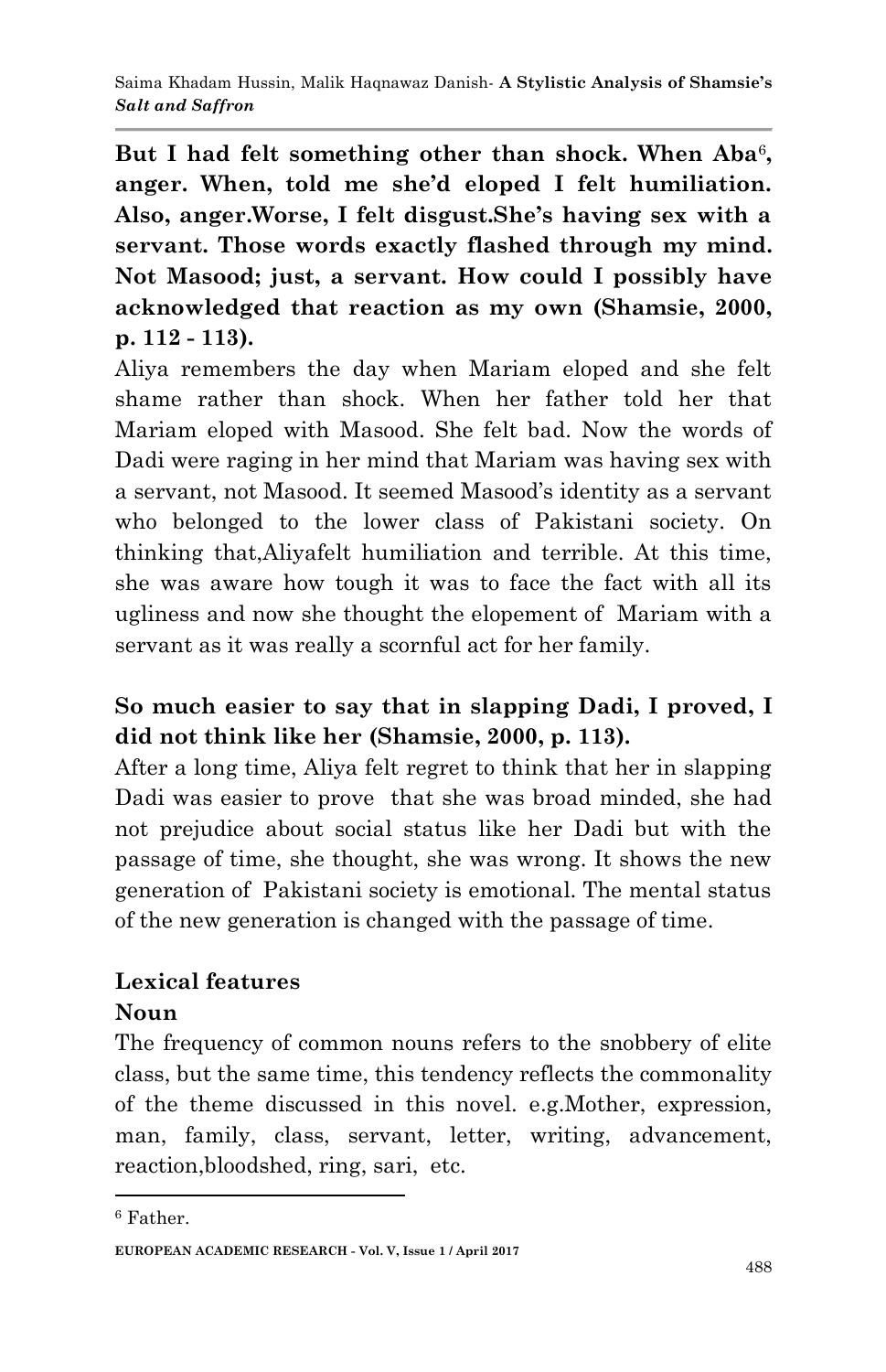Abstract nouns represent the mental status of the Dadi,Aliya and Mariam.e.g.shock, anger, mind, words, pity, time, news, prejudices, etc.

### **Adjective**

Most of the adjectives are attributive and evaluative. These represent Dadi's pride on her high status and Aliya's disgust for Mariam Apa. e.g. straight, icy, hungry, unheard, acknowledge, worse, etc.

#### **Verbs**

Stative verbs are frequently used than the dynamic verbs. They refer to the mental condition of Aliya, e.g. flash, hear, knew, see, etc.

#### **Adverb**

Like nouns and verbs, the writer also uses adverbs extensively. This shows the intensity of the emotions of Aliya with Mariam Apa, e.g. now, beyond, never, etc.

### **Grammatical features**

### **Sentence type and sentence complexity**

Declarative sentences are in high number here and all stand for declaring snobbery attitude of elite class with lower class.

Of twenty three sentences of the chapter, nineteen are declarative as they are based on the reaction of Aba, Dadi and Aliya on the elopement of Mariam.Most of the sentences are long. Verb modifier provisions demonstrate the significance of the correlation. As the focal character is drawing an examination between the excellence of Mariam's girl and Baji, it is evident to utilize countless which eventually expand the length of sentences. One basic sentence is utilized which shows the despising of dadi for Mariam.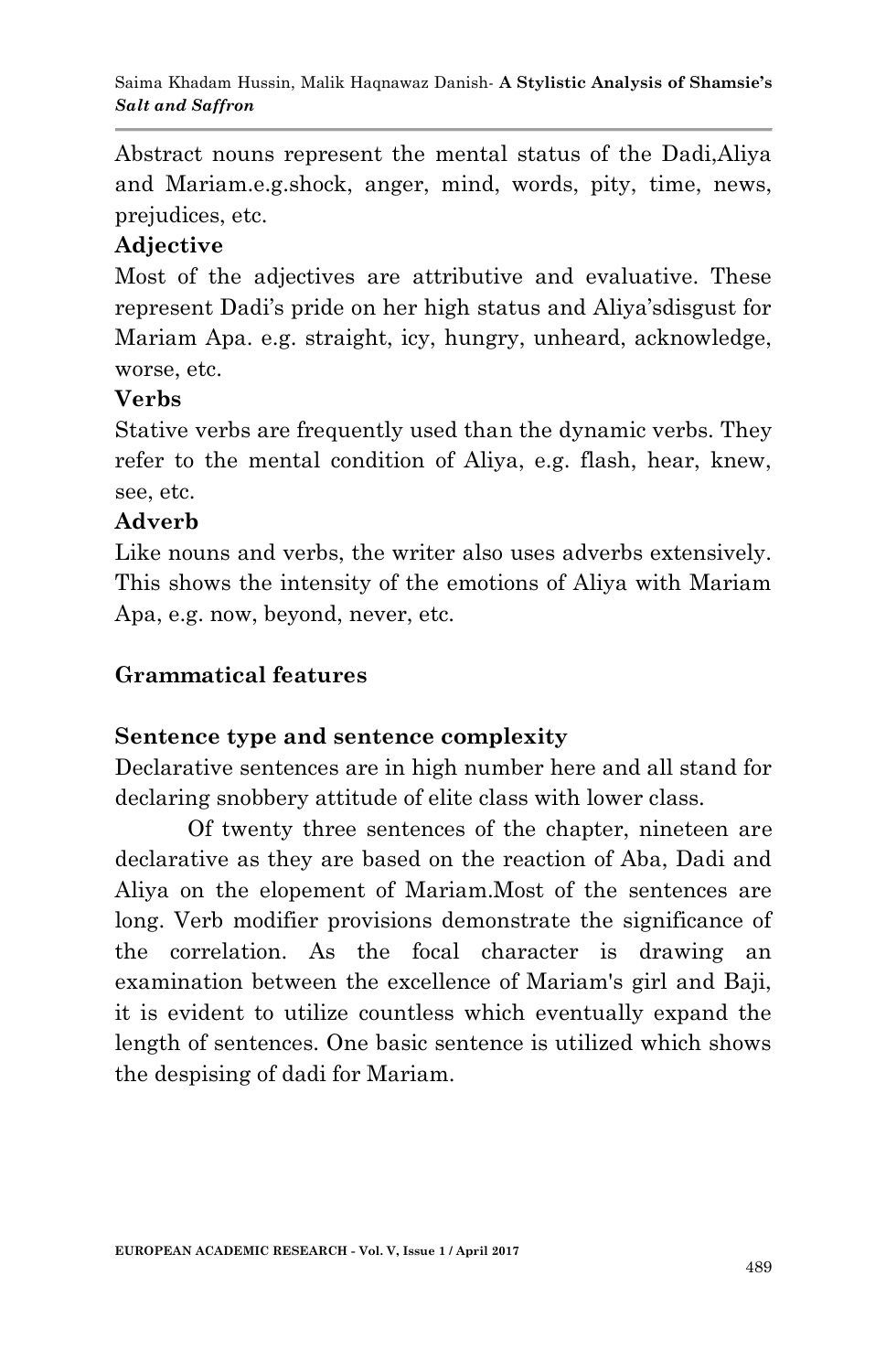| Table 3. Lexical Data |             |    |           |
|-----------------------|-------------|----|-----------|
| <b>Lexical Data</b>   | No. of data |    | Data rate |
|                       |             |    |           |
| Noun                  | Common      | 44 | 192%      |
|                       | Proper      | 08 |           |
|                       | Total       | 52 |           |
| Adjectives            | Total       | 15 | X         |
| Verb                  | Dynamic     | 04 | 43%       |
|                       | Stative     | 21 |           |
|                       | Total       | 25 |           |
| Adverb                | Total       | 05 | X         |

Saima Khadam Hussin, Malik Haqnawaz Danish*-* **A Stylistic Analysis of Shamsie's**  *Salt and Saffron*

#### **Table 4.** *Grammatical Data*

| Grammatical Data   | No. of data   |          | Data rate |
|--------------------|---------------|----------|-----------|
| Sentences          | Declarative   | 15       | 500%      |
|                    | Negative      | 03       |           |
|                    | Interrogative | 02       |           |
|                    | Total         | 20       |           |
| Clauses            | Independent   | 15       | 293.8%    |
|                    | Dependent     | 19       |           |
|                    | Total         | 34       |           |
| Participle clauses | Total         | $\Omega$ | X         |
|                    |               |          |           |

#### **Chapter No.23 of the novel**

#### **General Impression**

**He was here. He was actually here and there was no doubt in my mind now (Shamsie, 2000, p. 238).**

Aliya expressed her feelings about Khaleel. She said, she felt Khaleel was everywhere, here and there, even in her mind. It indicates, her deep feelings and love for Khaleel.

#### **But do we know anything about him? What's his family? (Shamsie, 2000, p. 238)**

Aliya wanted to get married to Khaleel but Abba was worried about his family background, that is why, he said that he did not know about Khaleel and his family.

In Pakistani society, if we observe keenly the trend is also going this way. The marriage has become a separate entity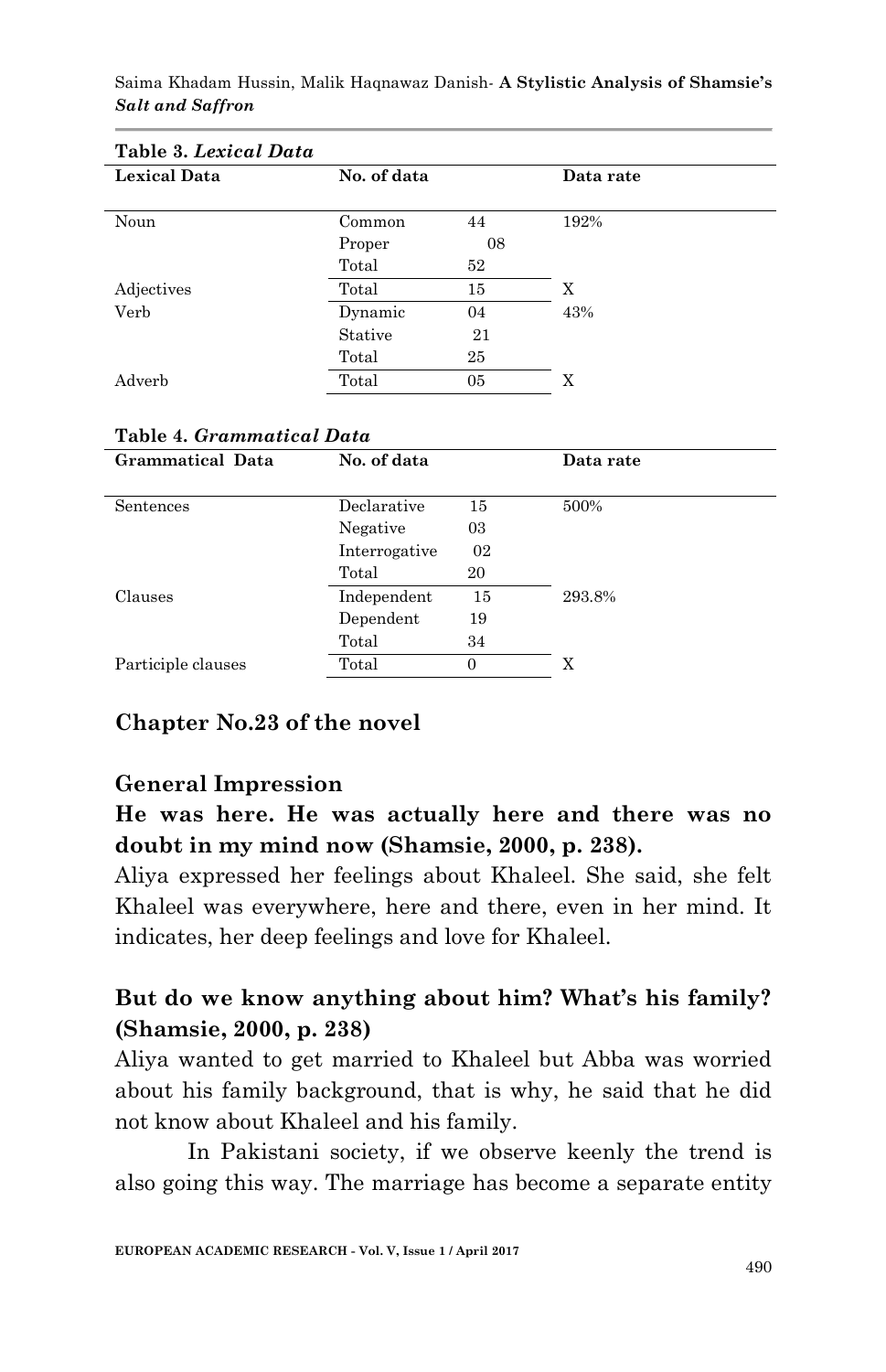and the involvement of the family is getting extinct if not before marriage the phenomenon prevails after marriage.

# **'He's staying with his family in Liaquatabad.' Aba's eyes rose sharply at this, and even Ami looked unhappy (Shamsie, 2000, p. 238).**

Khaleel who is not a socially equal to Aliya, when Aliya"s parents knew that Khaleeldidnot have a very well background. He lived in Liaquatabad. It made Aliya"s parentsunhappy. It shows, the origin is important for marriage in Pakistani society. Phenomenon of marriage only deals with an individual and his or her social standing hence contradicts the past tradition of the fiction in which marriage was the match of the whole family. There is not a particular mention of the family with which a woman has to tie the knot. The significant thing is the rank of their expected match and the social status of the possible male match has been considered a very significant issue.

## **Lexical features**

### **Noun**

Common nouns are higher than different types of things; it says a lot of the significance of customary items identified with the scenes examined here. All these articles connote the level of strain Aba and ammi are going through. These things include mind, family, eyes,doubt, etc.

### **Adjective**

Attributive adjective attributes referential and evaluative qualities to nouns, e.g., sharply, unhappy, etc.

### **Verb**

As expected dynamic verbs are dominating used to express physical movements of Aba, Ami and Khaleel e.g. staying, rose, looked, etc.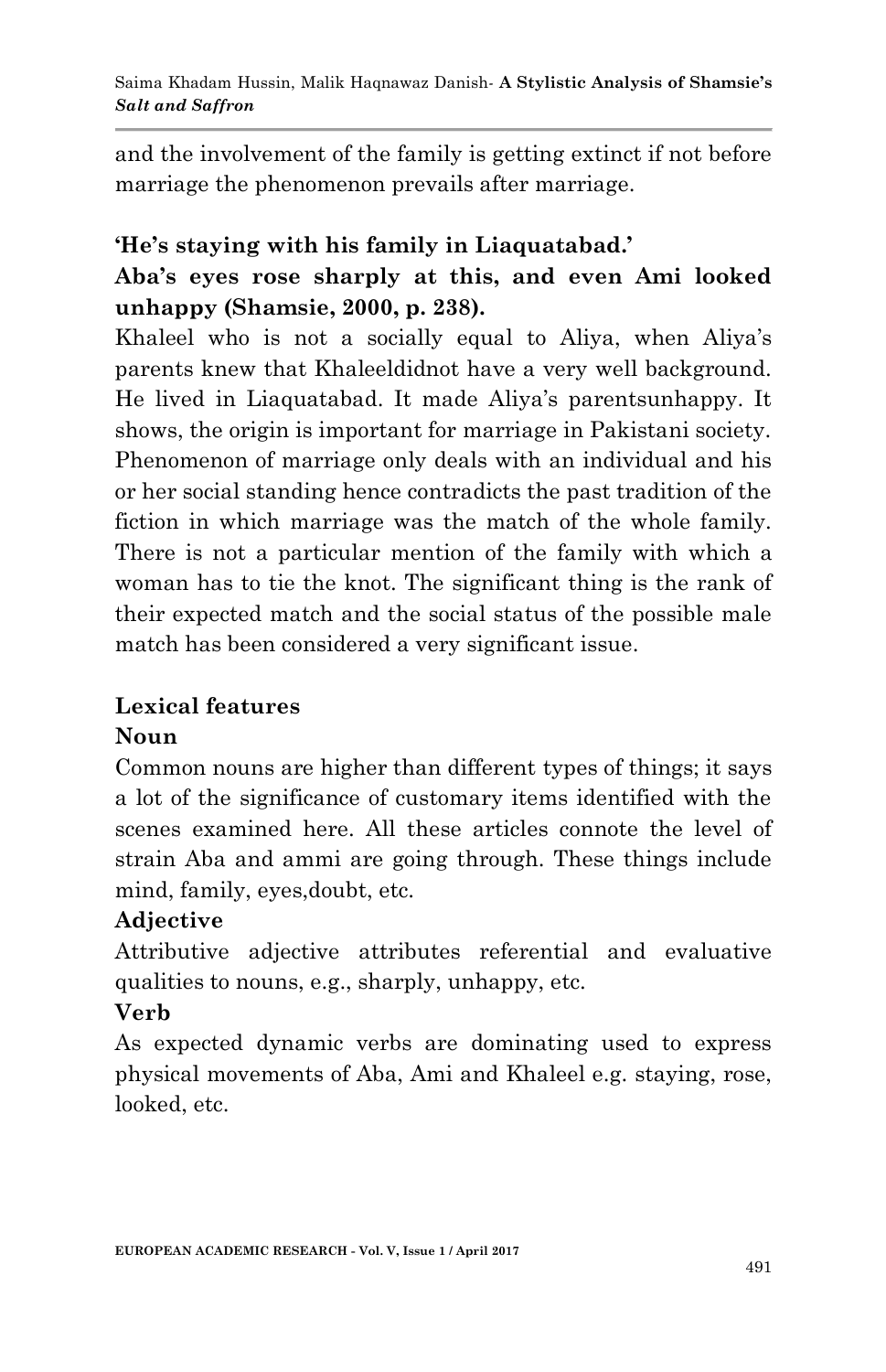#### **Adverb**

Adverbs are used hardly in this chapter, many of them belong to the category of adverb of time and the adverb of reality. e. g. now, actually.

#### **Grammatical features**

#### **Sentence type and sentence complexity**

Declarative sentences are in incredible number here. Alongside it, couple of interrogative sentences are additionally utilized Aba poses a few questions about Khaleel. Short sentences are used frequently; a significant tendency in the passages is that of the Main clauses clauses preceding the subordinate clauses. The only factor that accounts for this tendency is the importance of the utterances more than the speaker.

| <b>Lexical Data</b> | No. of data |                | Data rate |  |
|---------------------|-------------|----------------|-----------|--|
|                     |             |                |           |  |
| Noun                | Common      | 06             | 1,42%     |  |
|                     | Proper      | 01             |           |  |
|                     | Total       | 07             |           |  |
| Adjectives          | Total       | 02             | X         |  |
| Verb                | Dynamic     | 03             | 100%      |  |
|                     | Stative     | $\overline{0}$ |           |  |
|                     | Total       | 03             |           |  |
| Adverb              | Total       | 04             | X         |  |

#### **Table 5.** *Lexical Data*

|  |  | Table 6. Grammatical Data |  |
|--|--|---------------------------|--|
|--|--|---------------------------|--|

| Grammatical Data   | No. of data   |    | Data rate |
|--------------------|---------------|----|-----------|
|                    |               |    |           |
| Sentences          | Declarative   | 02 | 180%      |
|                    | Negative      | 01 |           |
|                    | Interrogative | 02 |           |
|                    | Total         | 05 |           |
| Clauses            | Independent   | 07 | 125%      |
|                    | Dependent     | 01 |           |
|                    | Total         | 08 |           |
| Participle clauses | Total         | 0  | X         |
|                    |               |    |           |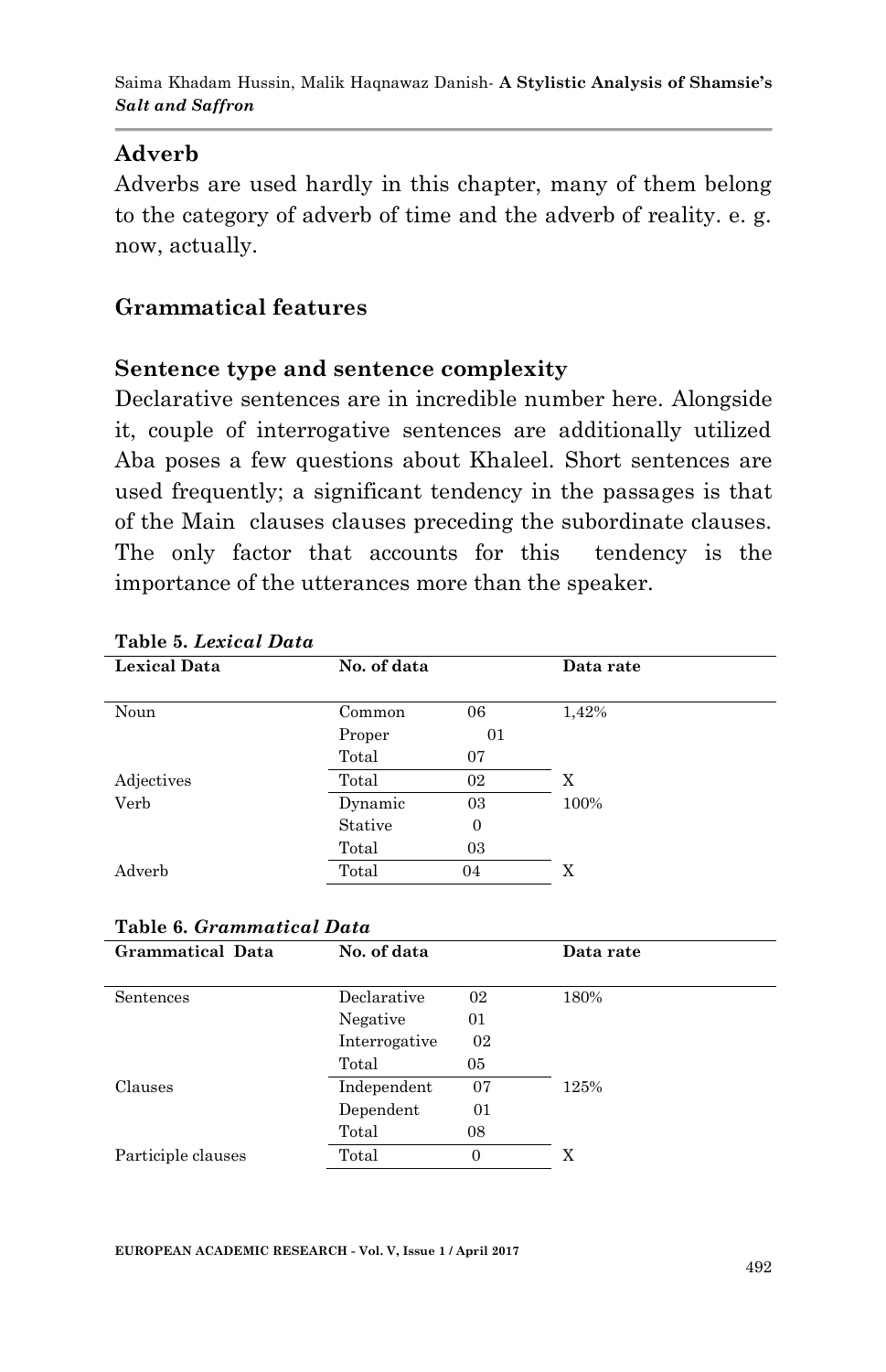### **CONCLUSION**

This study has struggled to show, how stylistics can be applied in interpreting a novel using a stylistic analysis of the novel *Salt and Saffron* (2002) by KamilaShamie. The study used the both methods of qualitative and quantitative of recommended by Leech and Short (2007) in analyzing prose style. And among the categories that are stated, the study has used two of them; Lexical Categories and grammatical features. It is obvious structure the given tables of lexical information that more than whatever other type of things, basic things are utilized broadly. The writer has used the proper noun mainly to refer to the major and minor characters; (Aliya or Khaleel, Mariam or Masood, Daddi and Tiamur) because the story mainly revolves around the six characters who are mentioned above due to their close relationship (Mariam with Masood and Aliya and Khaleel with Daddi and Tiamur). Proper nouns of country, Pakistan is also given. Though the story doesn't give evidence to collective noun, it indicates that there is very minimum used of it except in some instances where it uses the collective noun family. Adverb are slightly used as a part of the grammatical word categorization. The author has least used of adverbs, although there are many verbs that could make easy more usage of adverbs. When we see from the minimal employed adverbs, way of adverb slightly outweighs than the rest of adverbs, i.e. place, time and degree adverbs. The author has employed the component of verbs dominatingly to draw a portrait of a family of Pakistani society which is in action after the elopement of Mariam with Masood. Though, less frequent, interrogative phrases are also found every so often. They denote a condition of uncertainty and improbability in the family where everybody is looking at the other with some partiality certain issues. Therefore, the findings in the study showed a new understanding of the depiction of the text in Shamsie"s *Salt and Saffron.* The conclusions of this study are donated a number of